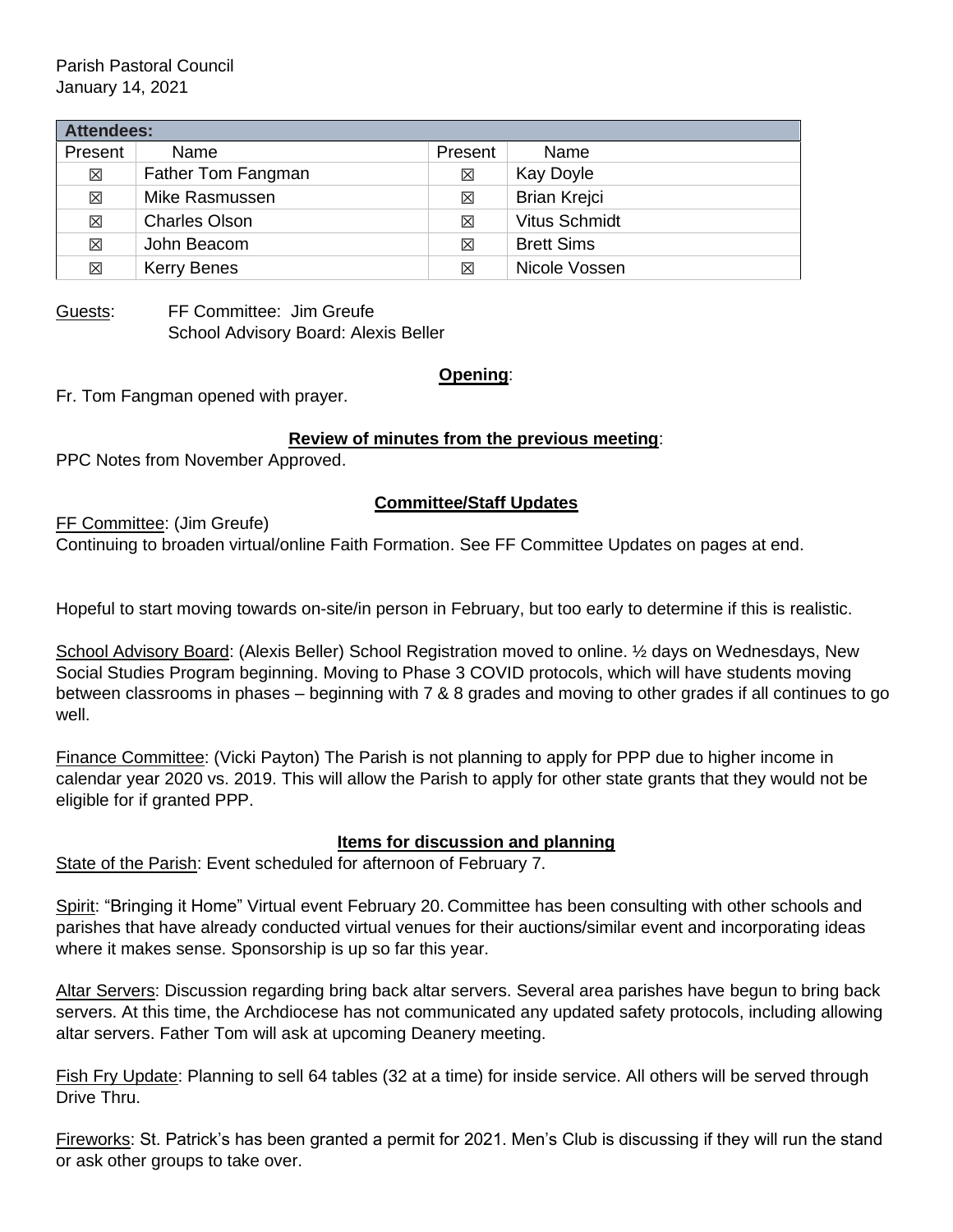## **Other Business/Announcements**

Athletics: Questions raised re: winter sports protocols/guidelines and masks. Mike will ask Athletic Committee to review guidelines for winter sports - specifically rules that opposing team must wear masks even at their venue, or St. Patrick's team must forfeit and regarding masks being worn by players during basketball games while they are on the court during play. This request is due to the school moving to Phase 3 protocols.

Memorial Wall: Memorial Wall has been funded by donor. Plans being finalized for location.

Mass Attendance: Discussed ways to make parishioners comfortable returning to mass, such as sharing attendance numbers and providing "tips for returning to church."

# **Closing**

Meeting adjourned with prayer by Father Tom Fangman

# **FF Committee Updates**:

# **Family Faith Formation**

- Virtual Sessions in December & January
	- Interactive videos and lessons for families to watch and do together at home
- January: Focus on the Holy Family and the Sacrament of Marriage
- January: Lessons are Lectionary based to align with the liturgical year
- December: Mid-year program survey completed; Evaluate with Faith **Formation Committee**
- Confirmation: February 22 and 23; Candidate interviews Jan. 20 & 27
- January 20 Inauguration Day: Day of Prayer and Eucharistic Adoration